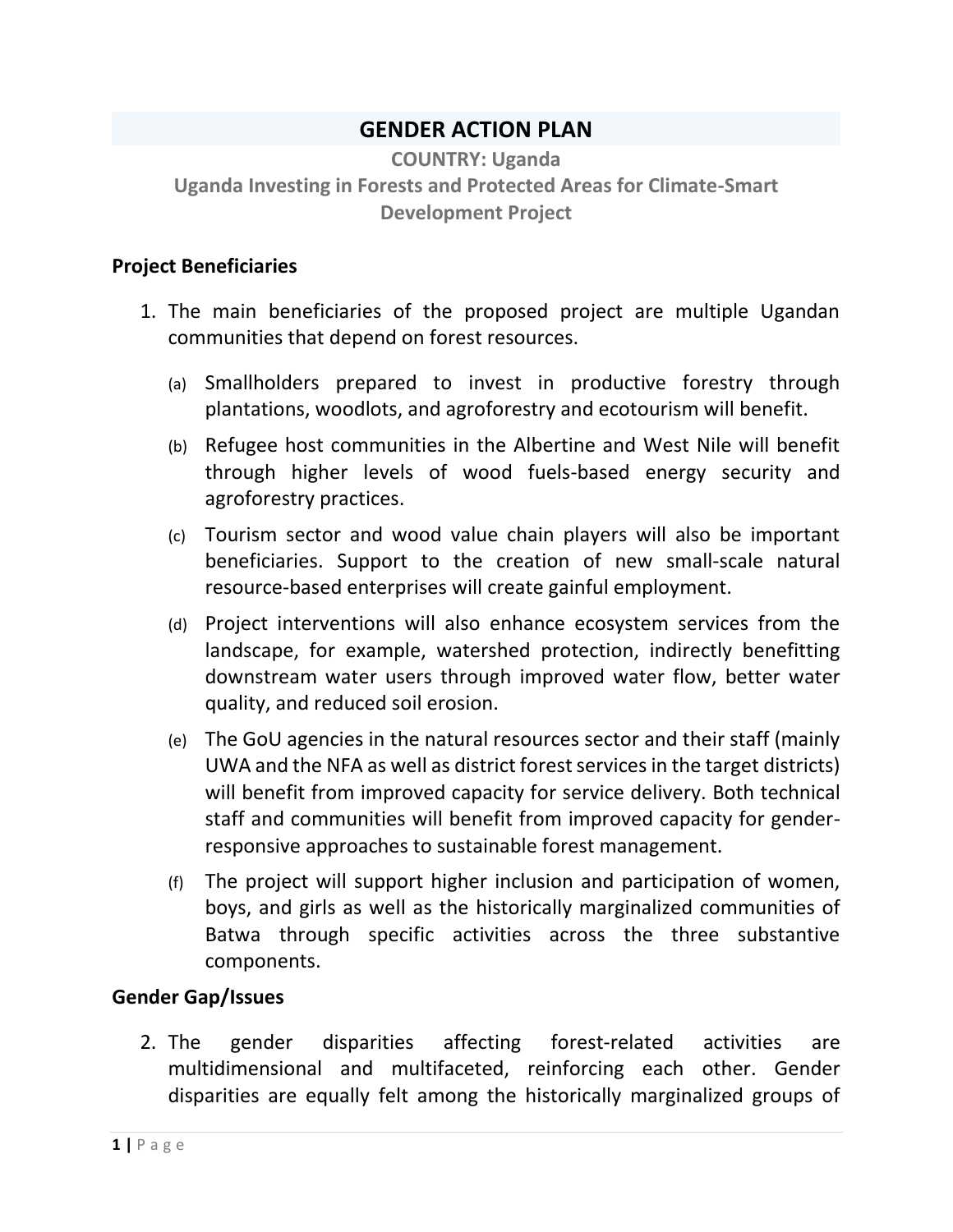Batwa as well as refugees (and particularly women, girls, and the disabled within these groups). The gender barriers associated with the project are framed in the following themes: institutional, legal, economic, social, and environmental/climate change contexts. Gender constraints in the refugee communities are similar to those in the host communities; thus, similar actions in the action plan will target these constraints. These barriers cut across the project objectives. Below is a summary of the gaps identified.

- (a) The institutional barriers included
	- (i) Low career path for women especially in leadership positions and inadequate institutional capacity to institutionalize gender integration in forest management;
	- (ii) Majority of women having low literacy levels and so lacking relevant forest conservation and business skills, knowledge, and access to information;
	- (iii) Lack of credit and capital hindering women from participating in programs that benefit them;
	- (iv) Limited coverage of CFM approach to broaden the scope of gender integration; and
	- (v) Lack of statistical information and weak analytical capacity contributing to lack of gender-disaggregated data in the forest sector.
- (b) Legal and policy barriers included
	- (i) Negative social, cultural, and economic environments;
	- (ii) Weak policy and legal enforcement, which affects women's participation and voice;
	- (iii) Control and access of forest resources and productive assets (land, credit, and capital); and
	- (iv) Gender inclusiveness in forest-related projects.
- (c) Economic barriers included
	- (i) Limited access, control, and ownership of land;
	- (ii) Inadequate women's ownership on income that comes from forests, trees, and agricultural products; and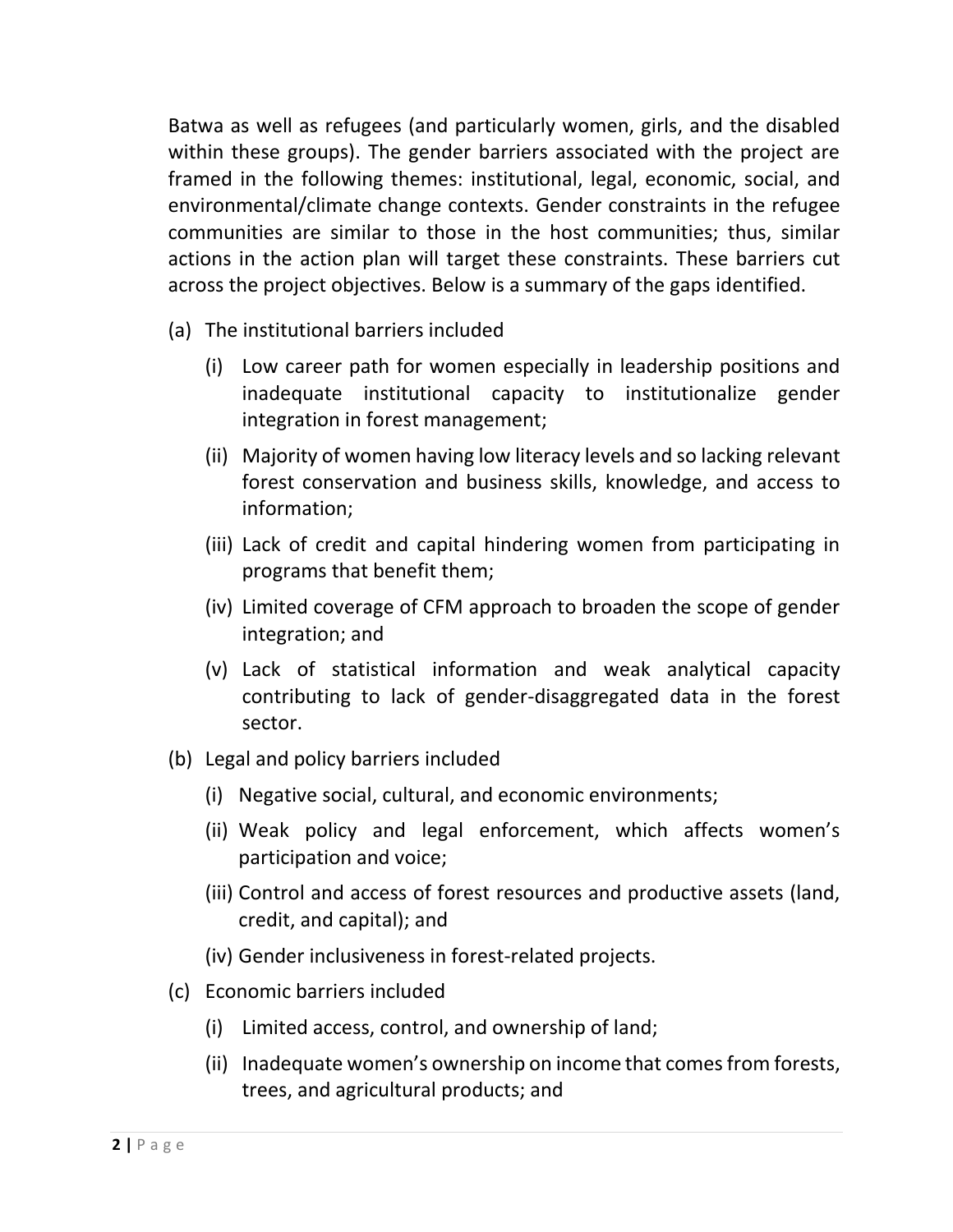- (iii) Differentiated length in work engagement and prioritization of use of time by men and women in forests and associated resources.
- (d) Social barriers included
	- (i) Patriarchal traditional and cultural beliefs and norms negatively affecting women's access and ownership to land;
	- (ii) Gender discrimination in leadership, decision making, and participation, affecting women's gender inclusiveness in forest programs;
	- (iii) A disproportionate share of roles and responsibility for child and family care, reducing their time available for forest-related incomegenerating activities;
	- (iv) Long distances and isolation exposing the women and girls to sexual violence due to delays in forests searching for fuelwood; increased domestic violence (wife beating) and sexual abuse (rape), and school attendance inconsistencies for school going children; and
	- (v) Insecurity, lack of safety, and voice being a greater concern for refugee women and girls who may experience sexual abuse (GBV) in isolated forests and landscapes in their search for fuelwood and water.
- (e) Environmental barriers included unstainable use of fuelwood through traditional technology contributing to biomass degradation and resulting in extended time travelled by women to collect fuelwood and water.

## *Proposed Actions*

- 3. The project includes a gender analysis and an action plan to guide the mainstreaming. The actions identify activities that will (a) promote and increase women's participation and consultation, (b) contribute to increasing women's income, (c) improve sharing of benefits, (d) promote empowerment of women, and (e) improve creation of decent jobs from forest resources. Despite the broad concerns, actual actions to be undertaken are limited to selected project subcomponents with indicators aligned with project RF for effective project tracking.
- 4. The following actions were drawn: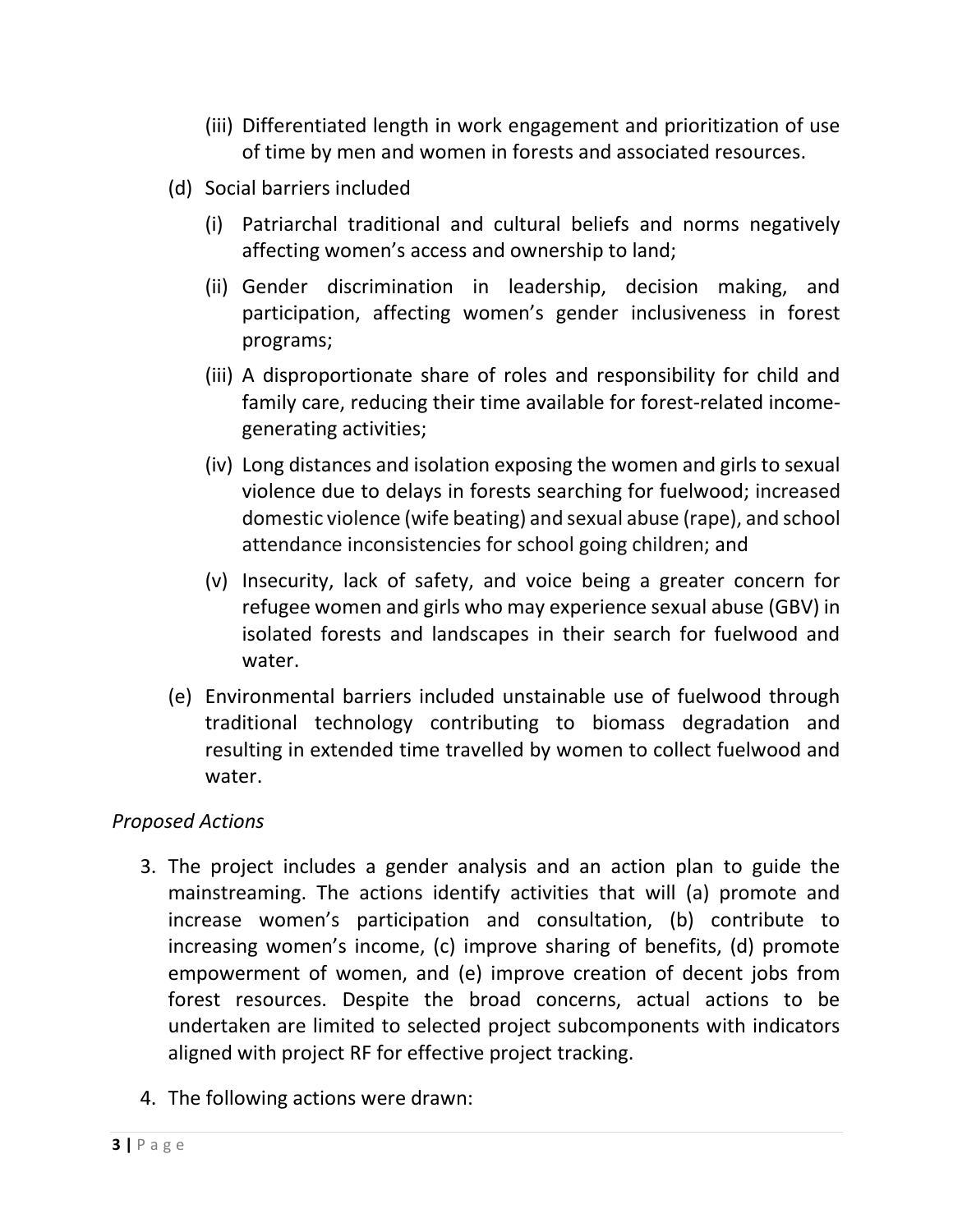- (a) Promotion of equitable participation and consultation to strengthen decision making/leadership and empowerment of women alongside the men
- (b) Increase in equitable benefit sharing in the targeted communities
- (c) Equitable and participative management of community forest areas managed according to gender-informed practices
- (d) Strengthening of capacity including women and institutions established with women leadership—CFM and CRM groups
- (e) Capacity building for the implementing teams
- (f) Promotion of decent jobs in the forest-related activities and value chain activities including tree farming, smallholder farmers, and production and processing of forest products

|              | <b>Component or</b><br>Subcomponent<br>Intent                                                                 | <b>Key Gender</b><br>Gaps                                                                                                                                  | <b>Actions</b>                                                                                                                                                                                                                                                                                                                                      | <b>Indicators</b><br>and Targets                                                                                                                       | Responsibl<br>e Unit |  |  |
|--------------|---------------------------------------------------------------------------------------------------------------|------------------------------------------------------------------------------------------------------------------------------------------------------------|-----------------------------------------------------------------------------------------------------------------------------------------------------------------------------------------------------------------------------------------------------------------------------------------------------------------------------------------------------|--------------------------------------------------------------------------------------------------------------------------------------------------------|----------------------|--|--|
| $\mathbf{1}$ | Component 1. Improved management of protected areas                                                           |                                                                                                                                                            |                                                                                                                                                                                                                                                                                                                                                     |                                                                                                                                                        |                      |  |  |
| 1.1          | Subcomponent 1.1.<br>Improvement of<br>infrastructure and<br>equipment for the<br>management of<br>forest PAs | Inadequate<br>men and<br>women in the<br>management<br>of forests and<br>wildlife due to<br>Discriminati<br>on<br>associated<br>with<br>cultural<br>norms, | Promote gender-<br>participation of inclusive participation,<br>involving men, women,<br>girls, and boys and<br>particularly refugee and<br>forest-dependent men,<br>women, boys, and girls in management<br>(a) Boundary planning<br>(including community<br>consultations) and<br>demarcation, fencing<br>and walling to reduce<br>human-wildlife | Number of<br>people<br>consulted on<br>forest<br>resources use<br>land<br>(disaggregate<br>d by gender)<br><b>CFM</b> and<br>CRM groups<br>established |                      |  |  |
|              |                                                                                                               | beliefs, and<br>traditions;<br>Time<br>constraints<br>due to<br>multiple<br>household<br>chores and                                                        | conflicts, staff<br>accommodation and<br>ranger posts, and<br>support for the NFMS<br>and<br>(b) Management of<br>wildfires in<br>(i) Training in fire<br>management;                                                                                                                                                                               | with project<br>support that<br>have women<br>lin the<br>executive<br>committees<br>(Percentage)<br>Forest area                                        |                      |  |  |

#### **Table 2.1. Gender Action Plan**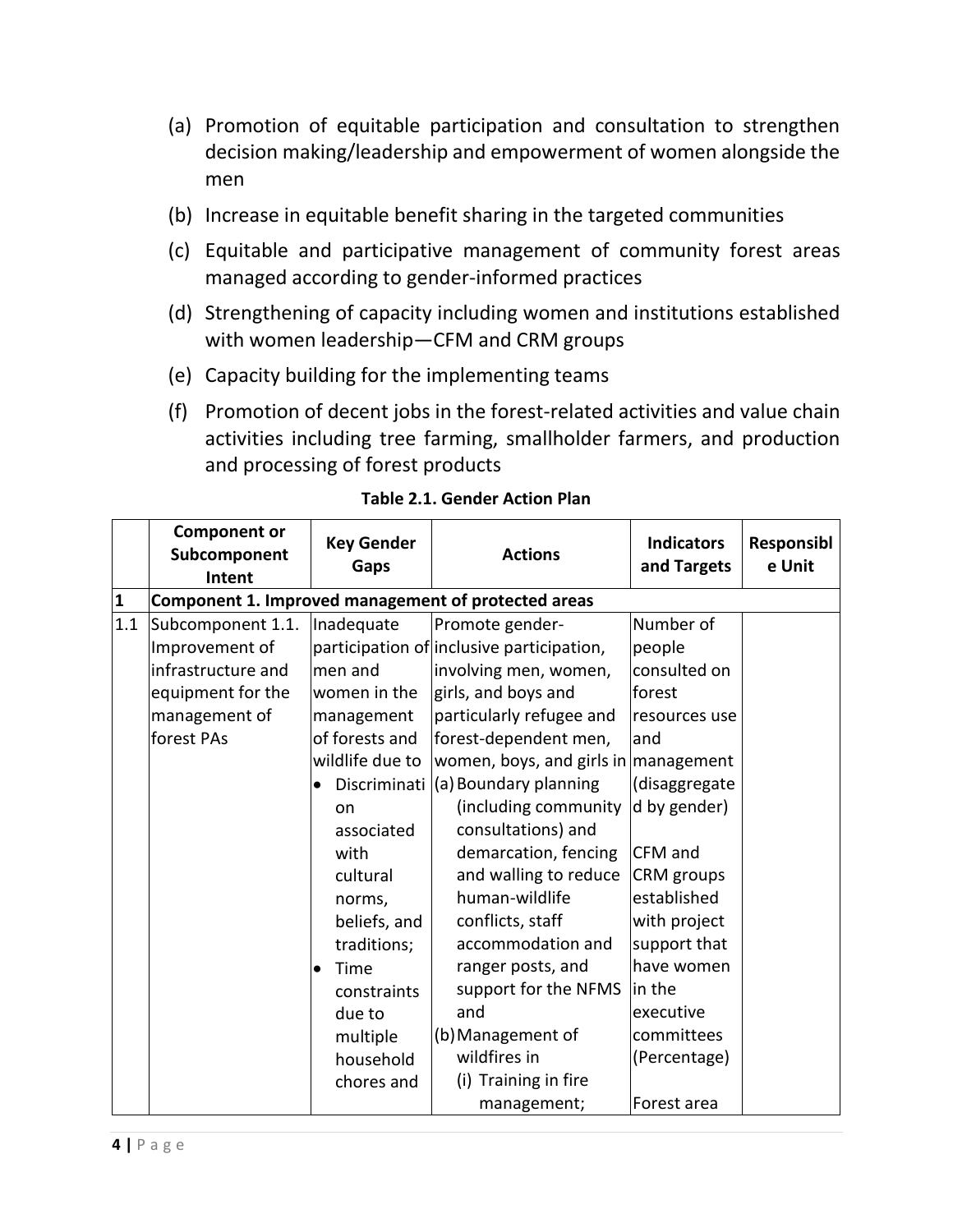| <b>Component or</b><br>Subcomponent<br>Intent                                                                                                                                                               | <b>Key Gender</b><br>Gaps                                                                                                                                                                                                                                                                                                                             | <b>Actions</b>                                                                                                                                                                                                                                                                                                                                                                                                                                                                                                                                                                                                                                                                                                                                                    | <b>Indicators</b><br>and Targets                                                                                    | Responsibl<br>e Unit  |
|-------------------------------------------------------------------------------------------------------------------------------------------------------------------------------------------------------------|-------------------------------------------------------------------------------------------------------------------------------------------------------------------------------------------------------------------------------------------------------------------------------------------------------------------------------------------------------|-------------------------------------------------------------------------------------------------------------------------------------------------------------------------------------------------------------------------------------------------------------------------------------------------------------------------------------------------------------------------------------------------------------------------------------------------------------------------------------------------------------------------------------------------------------------------------------------------------------------------------------------------------------------------------------------------------------------------------------------------------------------|---------------------------------------------------------------------------------------------------------------------|-----------------------|
| Subcomponent 1.2.<br>1.2<br>Increasing the<br>involvement of local<br>communities in the<br>management of<br>forest and wildlife<br>areas by increasing<br>their access and<br>benefits from these<br>areas | family care;<br>Unequal<br>$\bullet$<br>access to<br>land and<br>other<br>assets,<br>forest<br>landscape-<br>related<br>information<br>, and<br>extension<br>services;<br>Underrepre<br>sentation in<br>community<br>groups and<br>association<br>at all levels;<br>and<br>Inadequate<br>$\bullet$<br>skills to<br>engage and<br>negotiate in<br>CFM. | (ii) Establishment and<br>maintenance of fire under<br>breaks;<br>(iii) Gender-inclusive<br>community<br>sensitization,<br>response, and<br>monitoring; and<br>(iv) Introduction of<br>appropriate<br>modern<br>approaches to help<br>in efficient fire<br>management<br>practices at the<br>landscape level<br>Promote awareness on<br>participation of men and<br>women including the<br>marginalized and forest-<br>dependent groups in<br>planning and decision<br>making in community<br>forest management<br>groups, committees, and<br>associations.<br>Support gender<br>inclusiveness in the<br>management plans for<br>the share of forest area<br>managed.<br>Engage community<br>leaders and particularly<br>men as agents for<br>change in promoting | brought<br>collaborative<br>management<br>(ha)<br>(managed<br>according to<br>gender-<br>informed<br>practices) $1$ | NFA and<br><b>UWA</b> |

 $\overline{\phantom{a}}$  $1$  Gender informed practices include consideration, participation, and consultation of men, women, boys, and girls including the marginalized and vulnerable groups in the area of operation in the design, planning, and implementation of forest-related activities supported by the project.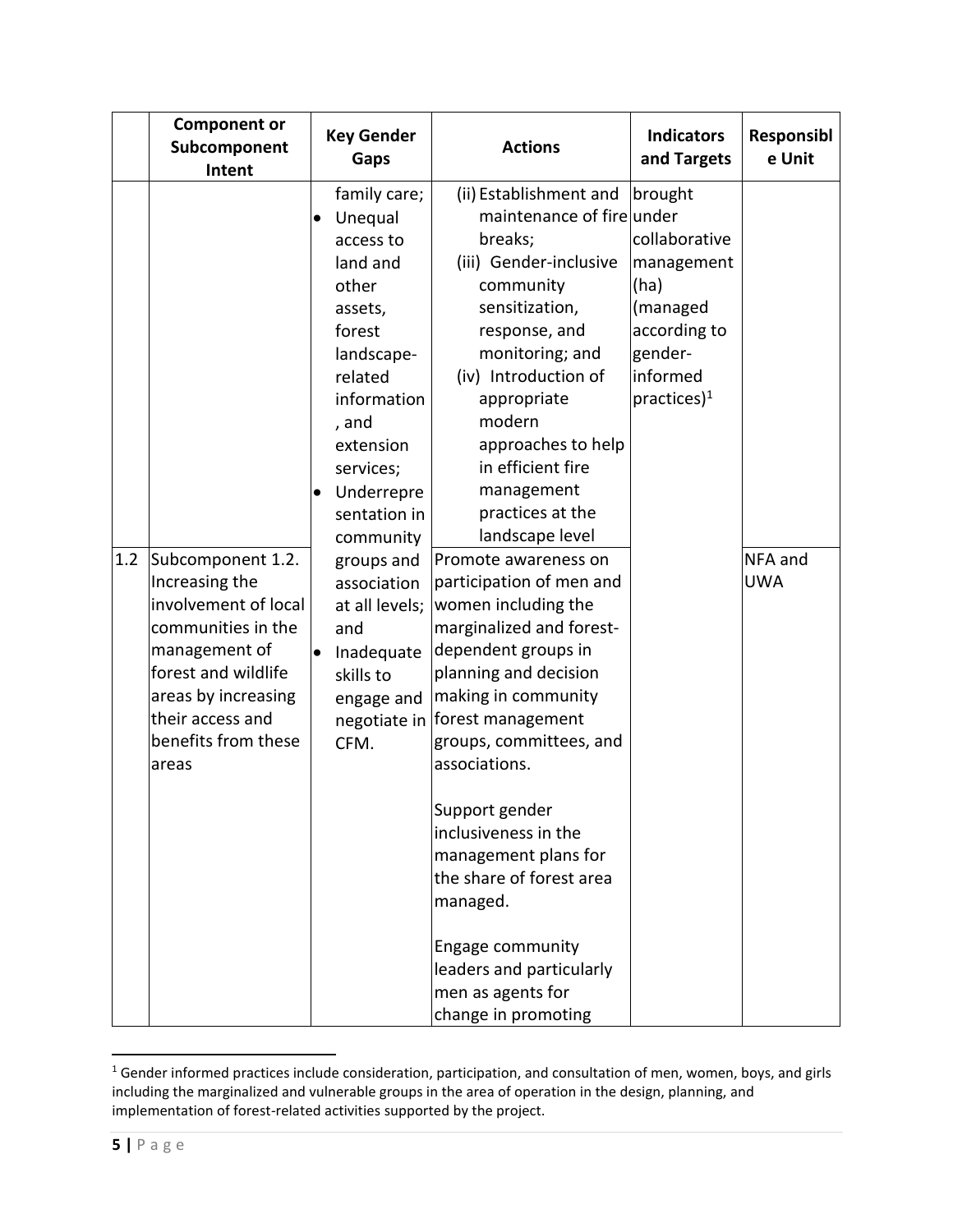|     | <b>Component or</b><br>Subcomponent<br>Intent | <b>Key Gender</b><br>Gaps  | <b>Actions</b>                               | <b>Indicators</b><br>and Targets | Responsibl<br>e Unit  |
|-----|-----------------------------------------------|----------------------------|----------------------------------------------|----------------------------------|-----------------------|
|     |                                               |                            | gender inclusion and                         |                                  |                       |
|     |                                               |                            | equity in forest                             |                                  |                       |
|     |                                               |                            | management and use.                          |                                  |                       |
|     |                                               |                            |                                              |                                  |                       |
|     |                                               |                            | Identify and promote                         |                                  |                       |
|     |                                               |                            | best practices in inclusive                  |                                  |                       |
|     |                                               |                            | benefit sharing in the                       |                                  |                       |
|     |                                               |                            | management and use of                        |                                  |                       |
|     |                                               |                            | forests and wildlife                         |                                  |                       |
|     |                                               |                            | resources.                                   |                                  |                       |
| 1.3 | Subcomponent 1.3.<br><b>Restoration of</b>    | Women, as<br>compared to   | Identify areas in the<br>forest and wildlife | People<br>employed in            | NFA and<br><b>UWA</b> |
|     | degraded natural                              | men, have                  | habitats restoration                         | production                       |                       |
|     | forests and habitats                          | inadequate                 | value chain where                            | and                              |                       |
|     | in Wildlife and                               | financial                  | women and                                    | processing of                    |                       |
|     | <b>Forest PAs</b>                             | (capital/credit)           | vulnerable/marginalized                      | forest                           |                       |
| 1.4 | Subcomponent 1.4.                             | and leadership             | groups (such as refugees) products           |                                  | NFA and               |
|     | Increased forest                              | ability to                 | will benefit and actively                    | (including                       | CSOs                  |
|     | protection in CFRs                            | participate in             | participate in the                           | female)                          |                       |
|     | and WRs in close                              | private sector             | activities.                                  | (number)                         |                       |
|     | proximity to refugee and                      |                            |                                              |                                  |                       |
|     | settlements                                   | commercial                 | Support inclusive forest                     |                                  |                       |
|     |                                               |                            | tree planting in restoration activities in   |                                  |                       |
|     |                                               | forest PA.                 | afforestation, nursery                       |                                  |                       |
|     |                                               |                            | tree planting, forest                        |                                  |                       |
|     |                                               | There is                   | guards, community                            |                                  |                       |
|     |                                               | difference of              | mobilization, and so on                      |                                  |                       |
|     |                                               | use, skills, and           | involving men, women,                        |                                  |                       |
|     |                                               | knowledge in               | boys, and girls including                    |                                  |                       |
|     |                                               | forest                     | from refugee                                 |                                  |                       |
|     |                                               | resources.                 | communities.                                 |                                  |                       |
|     |                                               | Women are                  | Promote dialogue on                          |                                  |                       |
|     |                                               | usually                    | social norms and                             |                                  |                       |
|     |                                               | discriminated              | influence through                            |                                  |                       |
|     |                                               | from                       | change agents,                               |                                  |                       |
|     |                                               | employment                 | preferably male                              |                                  |                       |
|     |                                               | and are                    | champions inclusive from                     |                                  |                       |
|     |                                               | overburdened               | forest-dependent and                         |                                  |                       |
|     |                                               | with family                | refugee communities                          |                                  |                       |
|     |                                               | care and home (men/women). |                                              |                                  |                       |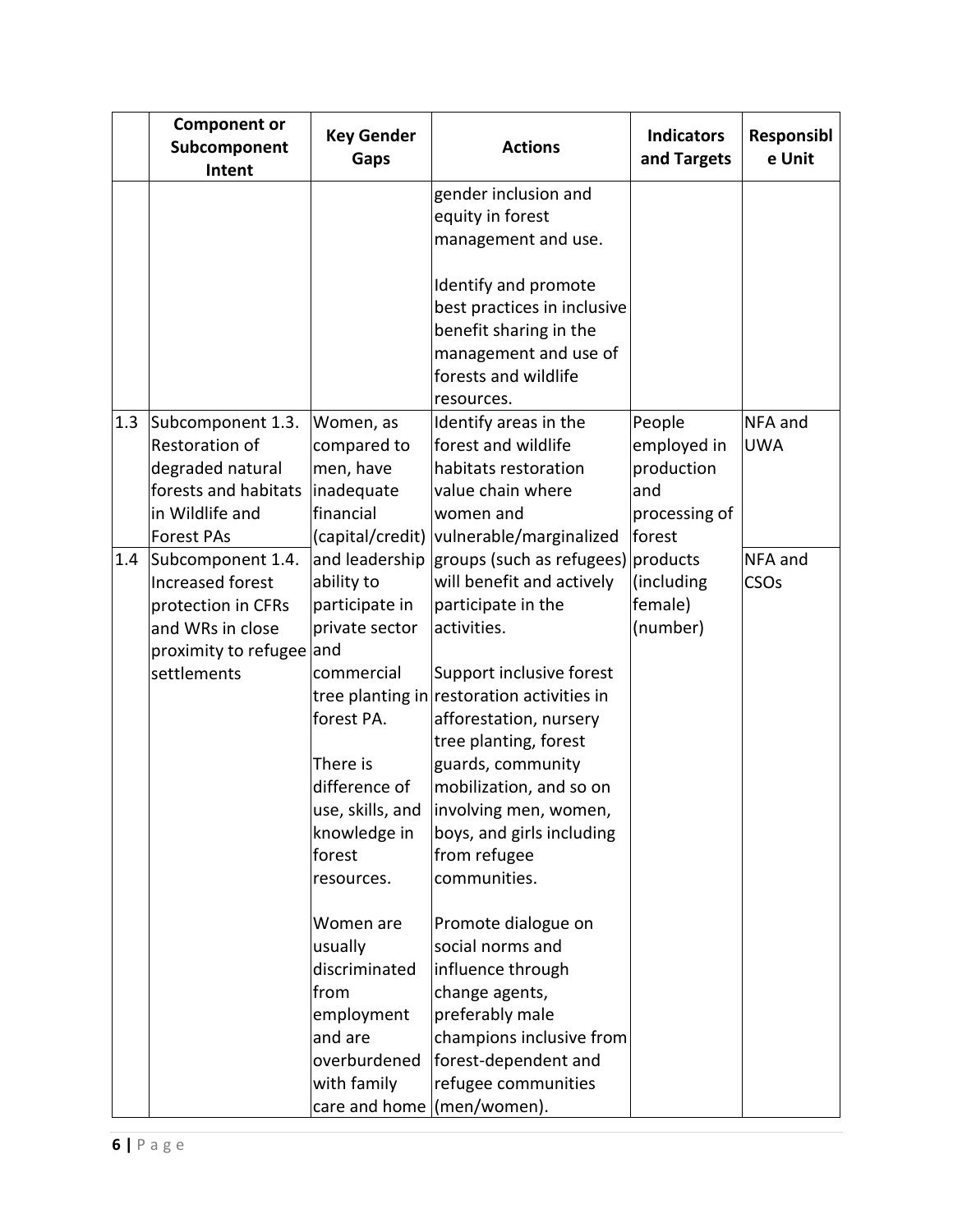|                         | <b>Component or</b><br>Subcomponent<br>Intent | <b>Key Gender</b><br><b>Gaps</b> | <b>Actions</b>                                                                     | <b>Indicators</b><br>and Targets | Responsibl<br>e Unit |
|-------------------------|-----------------------------------------------|----------------------------------|------------------------------------------------------------------------------------|----------------------------------|----------------------|
|                         |                                               | chores.                          |                                                                                    |                                  |                      |
|                         |                                               |                                  | Promote participation of                                                           |                                  |                      |
|                         |                                               |                                  | refugees and forest-                                                               |                                  |                      |
|                         |                                               |                                  | dependent communities                                                              |                                  |                      |
|                         |                                               |                                  | in designing, planning,                                                            |                                  |                      |
|                         |                                               |                                  | implementation, and                                                                |                                  |                      |
|                         |                                               |                                  | monitoring of forest                                                               |                                  |                      |
|                         |                                               |                                  | restoration activities.                                                            |                                  |                      |
|                         |                                               |                                  | Promote training of                                                                |                                  |                      |
|                         |                                               |                                  | forest guards in the                                                               |                                  |                      |
|                         |                                               |                                  | prevention of potential                                                            |                                  |                      |
|                         |                                               |                                  | sexual abuse risks and in                                                          |                                  |                      |
|                         |                                               |                                  | management skills.                                                                 |                                  |                      |
| $\overline{\mathbf{2}}$ |                                               |                                  | Component 2. Increased revenues and jobs from forests and wildlife protected areas |                                  |                      |
| 2.1                     | Subcomponent 2.1.                             | Women have                       | Identify areas in the                                                              | People                           | MTWA in              |
|                         | Investments in                                | limited access                   | forest and wildlife                                                                | employed in                      | collaboratio         |
|                         | tourism                                       | to tourism and                   | habitats restoration                                                               | the                              | n with local         |
|                         |                                               | forest-related                   | value chain where                                                                  | production                       | government           |
|                         |                                               | information                      | women will benefit and                                                             | and                              | s, CSOs, and         |
|                         |                                               | and skills                       | actively participate in the processing of                                          |                                  | the private          |
|                         |                                               | enhancement                      | activities-such as                                                                 | forest                           | sector               |
|                         |                                               | opportunities                    | ecotourism, crafts,                                                                | products                         |                      |
|                         |                                               | as much as                       | community                                                                          | (including                       |                      |
|                         |                                               | men do, to                       | accommodation and tour female)                                                     |                                  |                      |
|                         |                                               | facilitate their<br>involvement. | guiding, and so on.                                                                | (number)                         |                      |
|                         |                                               |                                  | Support gender-inclusive                                                           |                                  |                      |
|                         |                                               | Women are                        | capacity building for                                                              |                                  |                      |
|                         |                                               | less employed                    | private timber plantation                                                          |                                  |                      |
|                         |                                               | in forests and                   | owners.                                                                            |                                  |                      |
|                         |                                               | wildlife                         |                                                                                    |                                  |                      |
|                         |                                               | investments                      | Promote targeted                                                                   |                                  |                      |
|                         |                                               |                                  | communication/media                                                                |                                  |                      |
|                         |                                               | Productive                       | products, and organize                                                             |                                  |                      |
|                         |                                               | forestry                         | tourism-related trainings                                                          |                                  |                      |
|                         |                                               | investments                      | targeted for men and                                                               |                                  |                      |
|                         |                                               | require land                     | women entrepreneurs,                                                               |                                  |                      |
|                         |                                               | and capital for                  | strongly encouraging                                                               |                                  |                      |
|                         |                                               | investments.                     | women participation.                                                               |                                  |                      |
| 2.2                     | Subcomponent 2.2.                             |                                  | Identify support-program                                                           |                                  | <b>NFA</b>           |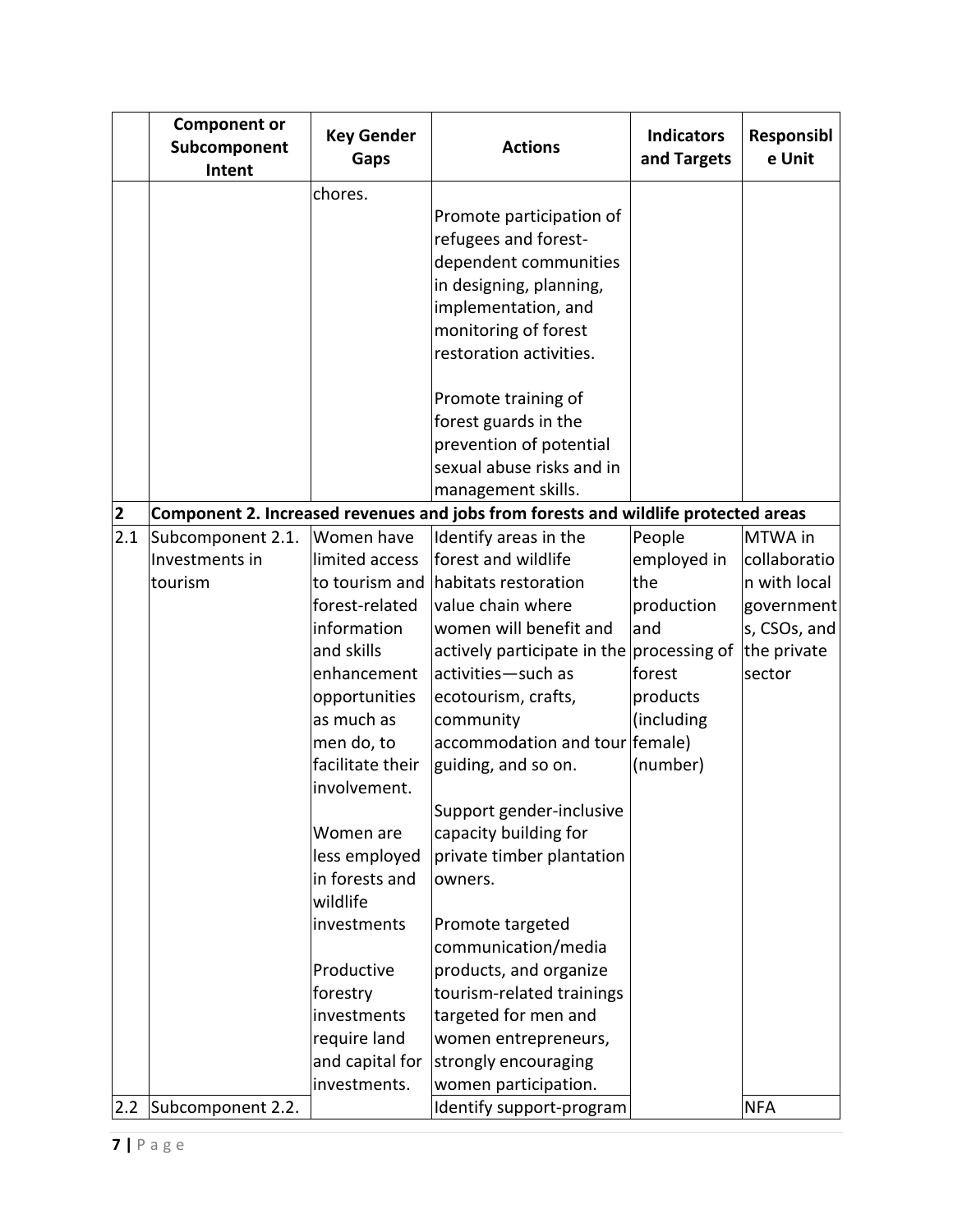|     | <b>Component or</b><br>Subcomponent<br>Intent | <b>Key Gender</b><br>Gaps   | <b>Actions</b>                                                      | <b>Indicators</b><br>and Targets | Responsibl<br>e Unit |
|-----|-----------------------------------------------|-----------------------------|---------------------------------------------------------------------|----------------------------------|----------------------|
|     | Investments in                                | Women lack                  | mechanisms for women                                                |                                  |                      |
|     | productive forestry                           | capacity,                   | entrepreneurs that can                                              |                                  |                      |
|     |                                               | knowledge,                  | have an impact on the                                               |                                  |                      |
|     |                                               | and skills for              | entire value chains                                                 |                                  |                      |
|     |                                               | investing in                | where women                                                         |                                  |                      |
|     |                                               | business.                   | entrepreneurs are                                                   |                                  |                      |
|     |                                               |                             | concentrated.                                                       |                                  |                      |
| 3   |                                               |                             | Component 3. Improved landscape management in refugee-hosting areas |                                  |                      |
| 3.1 | Subcomponent 3.1.                             | Men and                     | Consult and engage                                                  | <b>Tree farmers</b>              |                      |
|     | Increased tree cover women will               |                             | people in designing and                                             | reached with                     |                      |
|     | on community and                              | benefit                     | implementing                                                        | assets or                        |                      |
|     | refugee-hosting                               | differently                 | agroforestry activities as                                          | services                         |                      |
|     | areas                                         | from                        | a business.                                                         | (including                       |                      |
|     |                                               | agroforestry                |                                                                     | female)                          |                      |
|     |                                               | programs;                   | Provide targeted                                                    | (Number)                         |                      |
|     |                                               | more so,                    | technical and leadership                                            |                                  |                      |
|     |                                               | agroforestry                | training to women                                                   | Smallholder                      |                      |
|     |                                               | will reduce the involved in |                                                                     | plantations                      |                      |
|     |                                               | distance                    | forestry/agroforestry/pri                                           | established,                     |                      |
|     |                                               | travelled by                | vate plantation/tree                                                | with seedling                    |                      |
|     |                                               | women and                   | growing.                                                            | survival rate                    |                      |
|     |                                               | girls in                    |                                                                     | of at least                      |                      |
|     |                                               | collecting                  | Promote equitable                                                   | 60% after 1                      |                      |
|     |                                               | firewood and                | beneficiary targeting and                                           | year, with                       |                      |
|     |                                               | reduce                      | information sharing for                                             | project                          |                      |
|     |                                               | potential                   | the different genders                                               | support                          |                      |
|     |                                               | attacks and                 | and groups.                                                         | (managed                         |                      |
|     |                                               | abuse.                      |                                                                     | according to                     |                      |
|     |                                               |                             | Promote, among                                                      | gender-                          |                      |
|     |                                               | Men and                     | farmers, growing trees                                              | informed                         |                      |
|     |                                               |                             | women receive and supplying wood fuel                               | practices) <sup>2</sup>          |                      |
|     |                                               | information                 | as business.                                                        |                                  |                      |
| 3.2 | Subcomponent 3.2.                             | differently;                | <b>Establish community</b>                                          | Tree farmers                     | NFA, local           |
|     | Supporting farm                               | women may                   | dialogue on gender-                                                 | supplying the                    | government           |
|     | forestry for refugee                          | miss to receive             | inclusive and                                                       | wood fuel                        | s/district           |
|     | fuel supply                                   |                             | information on $\alpha$ participatory community scheme for          |                                  | land                 |
|     |                                               | time to inform              | forest planning, women                                              | refugee                          | boards, and          |

 $\overline{\phantom{a}}$  $2$  Gender informed practices include consideration, participation, and consultation of men, women, boys, and girls including the marginalized and vulnerable groups in the area of operation in the design, planning, and implementation of forest-related activities supported by the project.